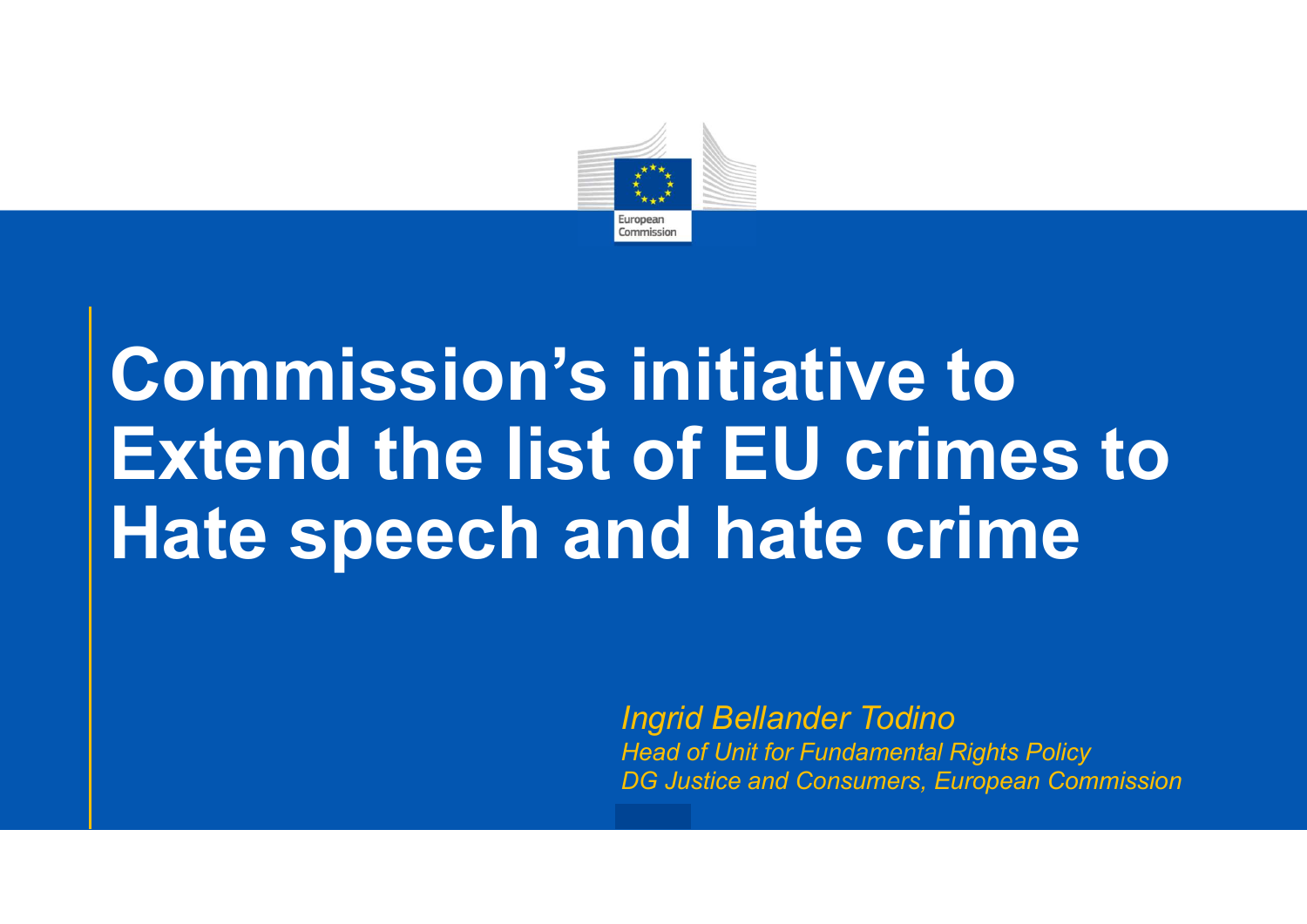# **Outline**

- 1. Current state of the legal and policy context
- 2. A two-step approach initiative (Article 83(1) TFEU)
- 3. Mapping of the Member States' legal frameworks
- 4. Preliminary evidence about the scale, nature and impact of hate speech and hate crime
- 5. Assessment of the criteria under Article 83(1) TFEU
- 6. Conclusion

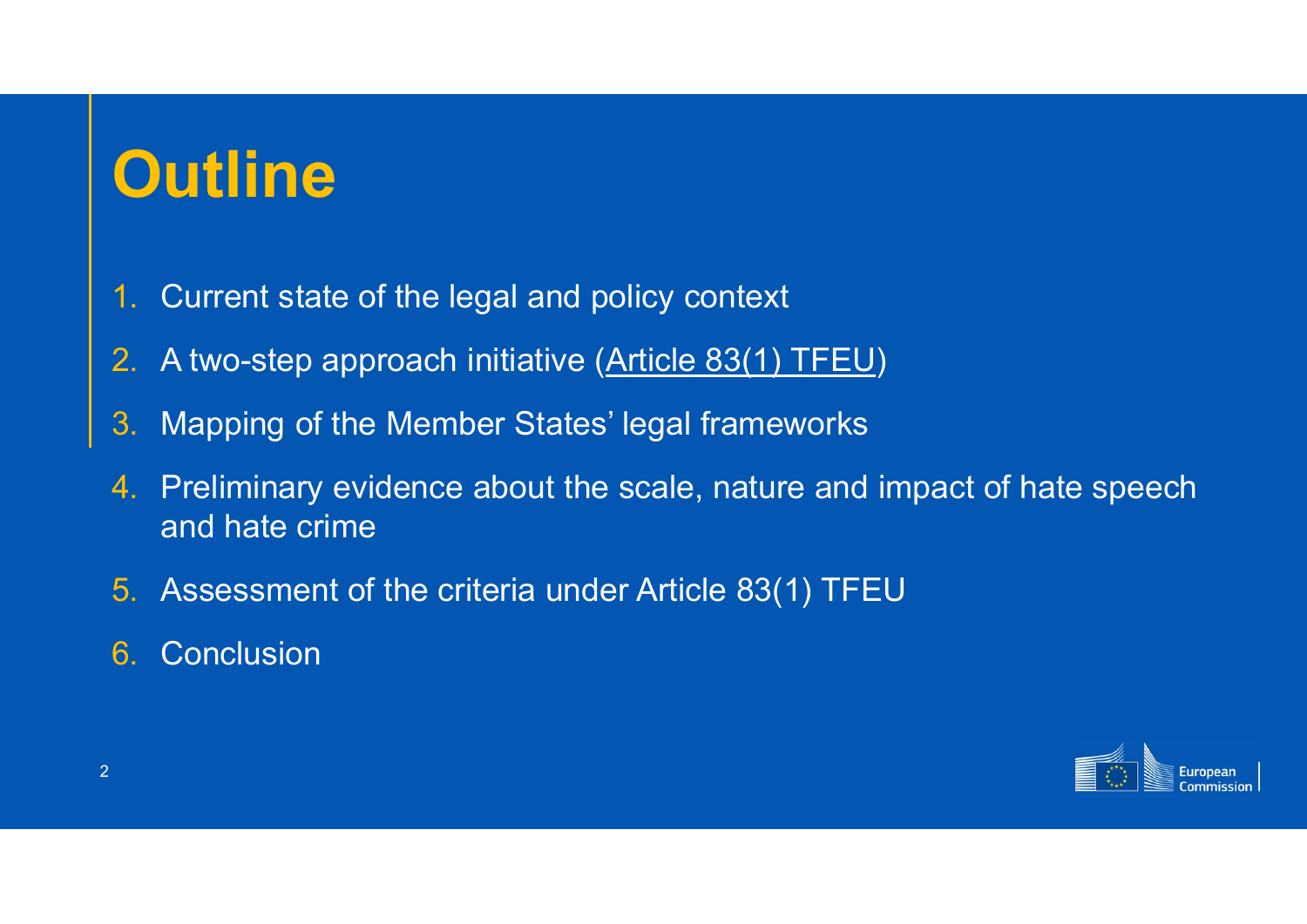# 1. Current state of the legal and policy context

- Hate speech and hate crime are only criminalised at EU level through the Framework Decision on combating racism and xenophobia by means of criminal law, which covers grounds of race, colour, religion, descent, or national or ethnic origin.
- Criminalisation of other forms of hate speech and hate crime, for example on the grounds of sex, sexual orientation, age and disability, varies in EU MS.
- Currently, the Treaties do not provide for a legal basis to criminalise hate speech and hate crime at EU level.

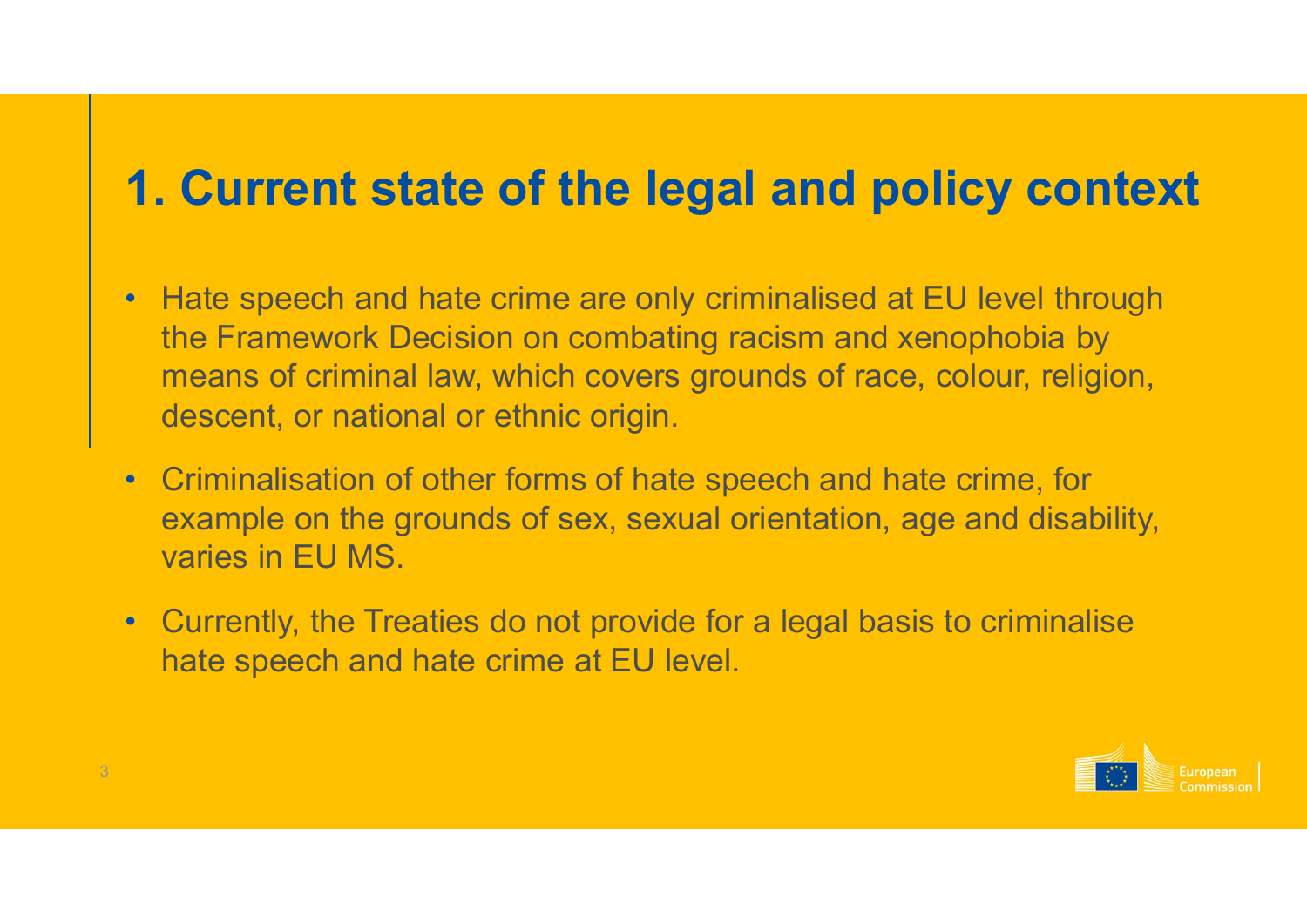### Communication from the Commission to the European Parliament and the Council, adopted on 9 December 2021



Brussels, 9.12.2021 COM(2021) 777 final

**COMMUNICATION FROM THE COMMISSION TO THE EUROPEAN** PARLIAMENT AND THE COUNCIL

A more inclusive and protective Europe: extending the list of EU crimes to hate speech and hate crime

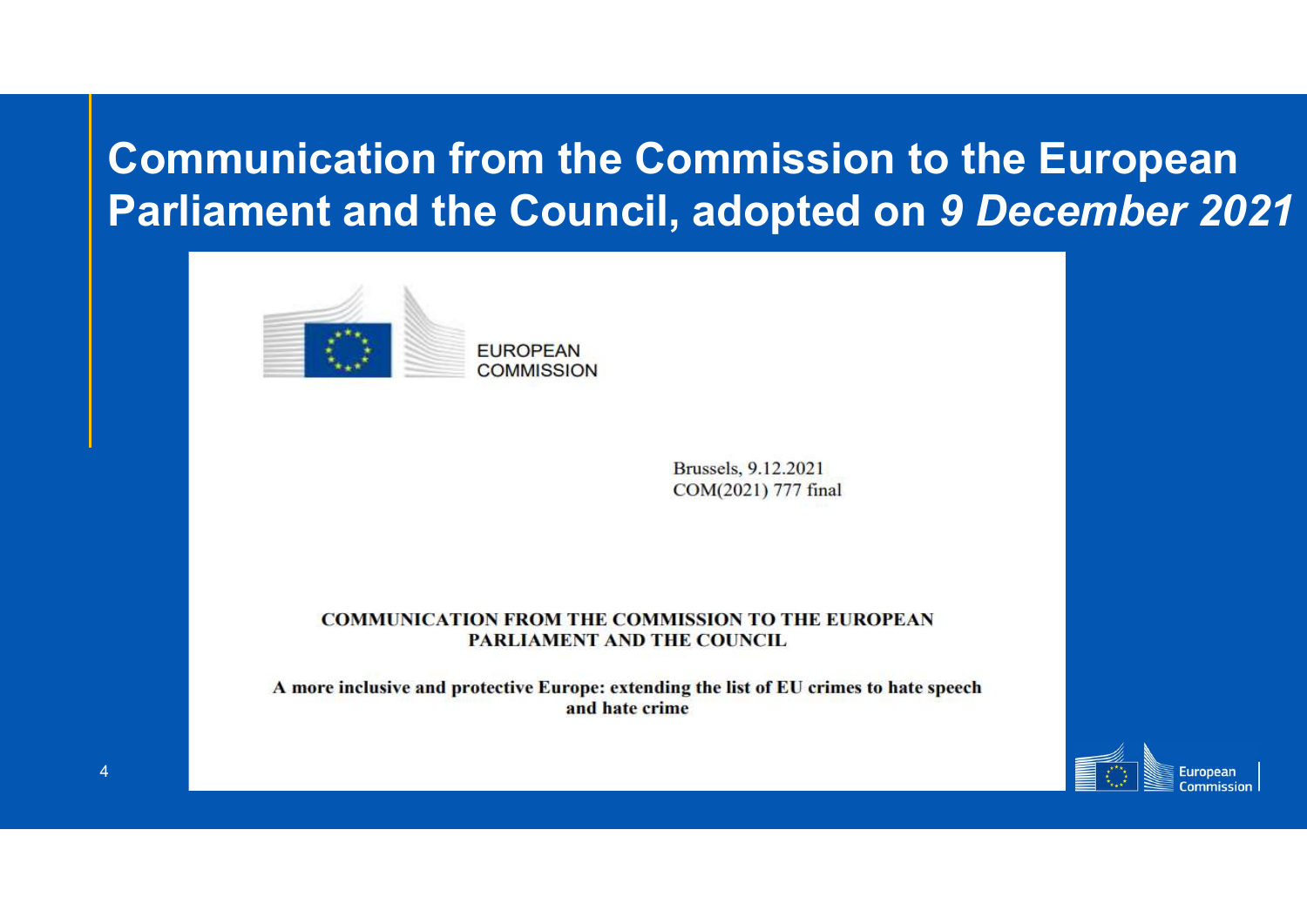# 2. A two-step approach initiative

The list of **EU crimes** in Article 83(1) TFEU can be extended to include **areas of crime**  $\begin{bmatrix} 1 & 1 \end{bmatrix}$ that are:

- "particularly serious"
- from the nature or impact of such offences or from a special need to combat them  $\vert$  2. on a common basis"
- based on "developments in crime"

Two consecutive steps:

- "with a cross-border dimension, resulting | crime: Commission Communication, Initiative to trigger a Council Decision to extend the list of FU crimes to hate speech and hate **ative**<br> **consecutive steps:**<br>
Initiative to **trigger a Council**<br>
Decision to extend the list of EU<br>
crimes to hate speech and hate<br>
crime: Commission Communication,<br>
adopted on 9 December 2021.<br>
Once Council Decision is a
	- Once Council Decision is adopted, a. proposal for a Directive harmonising the definition of criminal offences and sanctions in the areas of hate speech and hate crime.

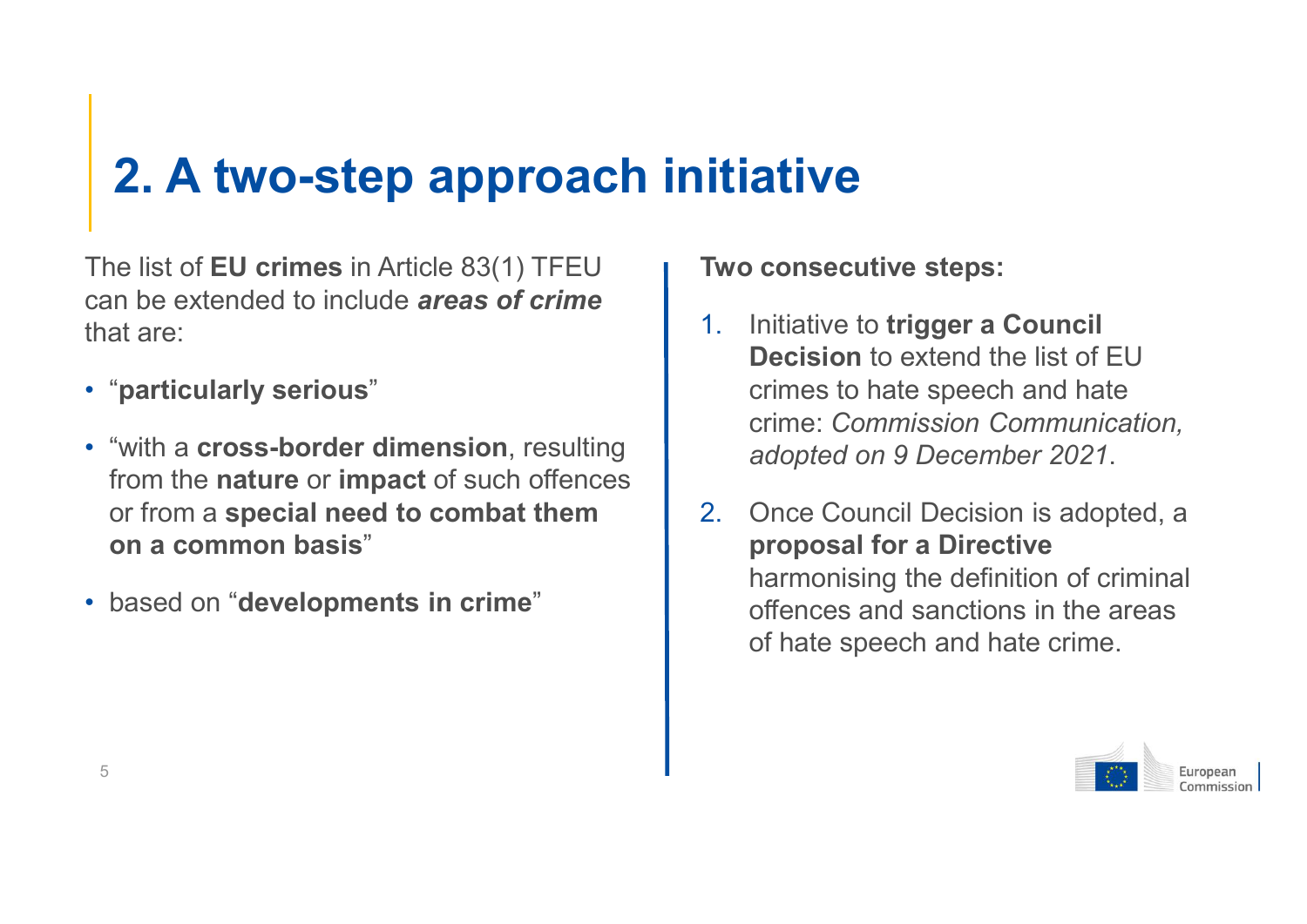# Preparatory mapping and analysis



I. Detailed mapping of the Member States' legal frameworks on the criminalisation of hate speech and hate crime.

II. In-depth analysis of the information and data collected concerning the scale, nature and impact of hate speech and hate crime in the Member States.

III. Assessment of the fulfilment of the criteria under Article 83(1) TFEU and of the added value of the EU action.

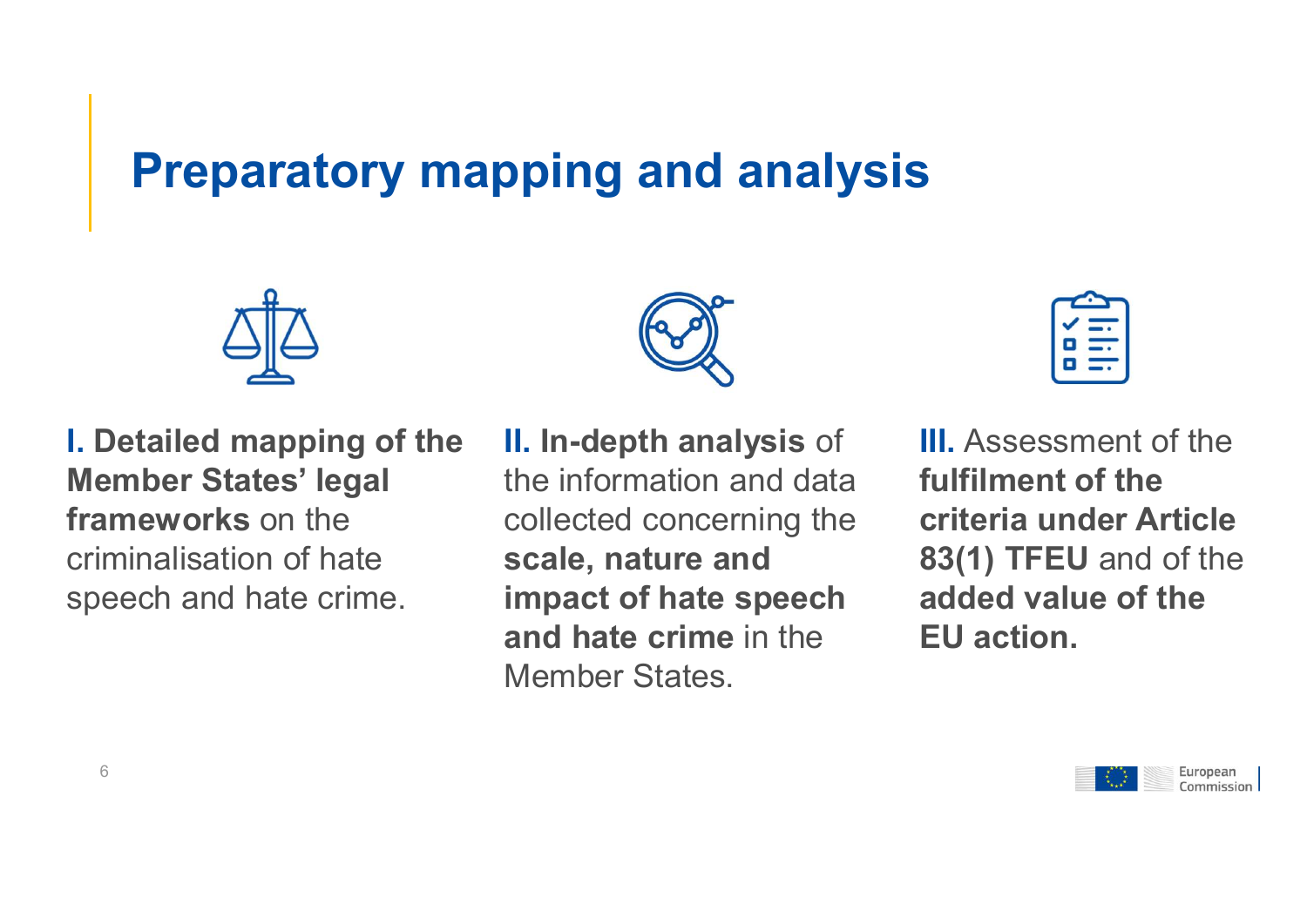# **Mapping of the Member Strangement<br>ameworks**<br>ional legislation criminalising hate speech<br>without reference to any specific ground;<br>on the specific grounds of:<br>- sex/gender, sexual orientation, gender identity/s<br>- race, col 3. Mapping of the Member States' legal frameworks

- National legislation criminalising hate speech and hate crime:
	- i. without reference to any specific ground;
	- ii. on the specific grounds of:
		- sex/gender, sexual orientation, gender identity/sex characteristics, disability and age;
		- race, colour, religion, descent, or national or ethnic origin, as required by the Framework Decision on racism and xenophobia;
		-
- Relevant definitions of the different grounds at the national level.
- Undergoing legal reforms in 2021, in particular, addition of new forms of hate speech and hate crime as regards grounds (in 11 MS until September 2021).

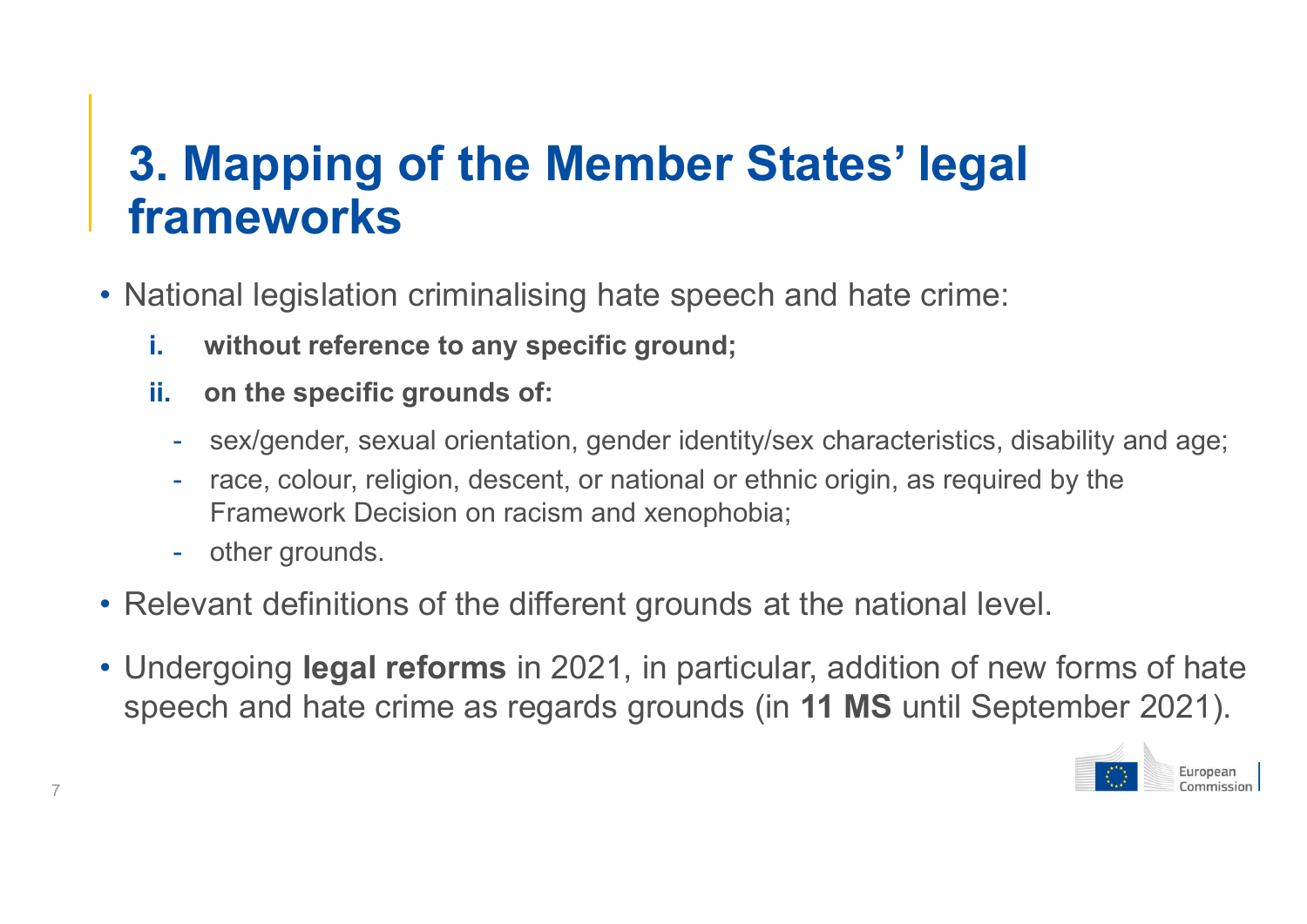#### Overview of Member States' legislation on hate speech and hate crime

|                                               |                                                                                                                                                                         | Specific grounds criminalised in the national legal framework |                                                                                                                                                                                                   |                                           |                                                                                                                              |                                                                                                                                 |                                                                                            |
|-----------------------------------------------|-------------------------------------------------------------------------------------------------------------------------------------------------------------------------|---------------------------------------------------------------|---------------------------------------------------------------------------------------------------------------------------------------------------------------------------------------------------|-------------------------------------------|------------------------------------------------------------------------------------------------------------------------------|---------------------------------------------------------------------------------------------------------------------------------|--------------------------------------------------------------------------------------------|
|                                               | No specific ground<br>criminalised in the<br>national legal<br>framework                                                                                                | Sex/gender                                                    | <b>Sexual</b><br>orientation                                                                                                                                                                      | Age                                       | <b>Disability</b>                                                                                                            | Race, colour,<br>religion,<br>descent, or<br>national or<br>ethnic origin                                                       | <b>Other grounds</b><br>explicitly<br>criminalised                                         |
| <b>Criminalisation</b> of<br>hate speech      | 8 Member States<br>CZ, DE, FI, HR, HU,<br>LV, RO, SI.                                                                                                                   | 17 Member<br><b>States</b><br>SI.                             | 20 Member<br><b>States</b><br>AT, BE, CY, EE, AT, BE, CY, DK, LU, LV.<br>EL, ES, FR, HR, EE, EL, ES, FI,<br>HU, LT, LU, LV, FR, HR, HU, IE,<br>MT, NL, PT, SE, LT, LU, MT, NL,<br>PT, SE, SI, SK. | <b>6 Member States</b><br>AT, BE, ES, LT, | 14 Member<br><b>States</b><br>AT, BE, EL, ES, All Member<br>FI, FR, HR, HU, States, except<br>LT, LU, LV, NL, RO.<br>PT, SI. | 26 Member<br><b>States</b>                                                                                                      | 13 Member<br><b>States</b><br>AT, BE, CZ, EE,<br>ES, FI, IE, LT,<br>LU, MT, PL, SI,<br>SK. |
| <b>Criminalisation</b><br>- OT<br>hate crimes | <b>15 Member States</b><br>AT, BG, CZ, DE, DK,<br>EE, FI, HR, HU, LV, AT, BE, CY, EL, AT, BE, CY, DK, AT, BE, ES, FI, AT, BE, EL, ES, All Member<br>PL, PT, RO, SE, SI. | 17 Member<br><b>States</b><br>SK.                             | 19 Member<br><b>States</b><br>HU, LT, LU, MT, HR, HU, LT, LU, MT, RO.<br>PT, RO, SE, SI, MT, NL, PT, RO,<br>SE, SI, SK.                                                                           | 10 Member<br><b>States</b>                | 13 Member<br><b>States</b><br>$LT$ , $LU$ , $MT$ , $NL$ , and $IE$ .<br>RO.                                                  | 25 Member<br><b>States</b><br>ES, FI, FR, HR, EL, ES, FI, FR, FR, HR, LT, LU, FI, FR, HR, HU, States, except EE CZ, ES, FI, FR, | 17 Member<br><b>States</b><br>AT, BE, BG, CY,<br>HR, LT, LU, MT,<br>PL, PT, RO, SI,<br>SK. |

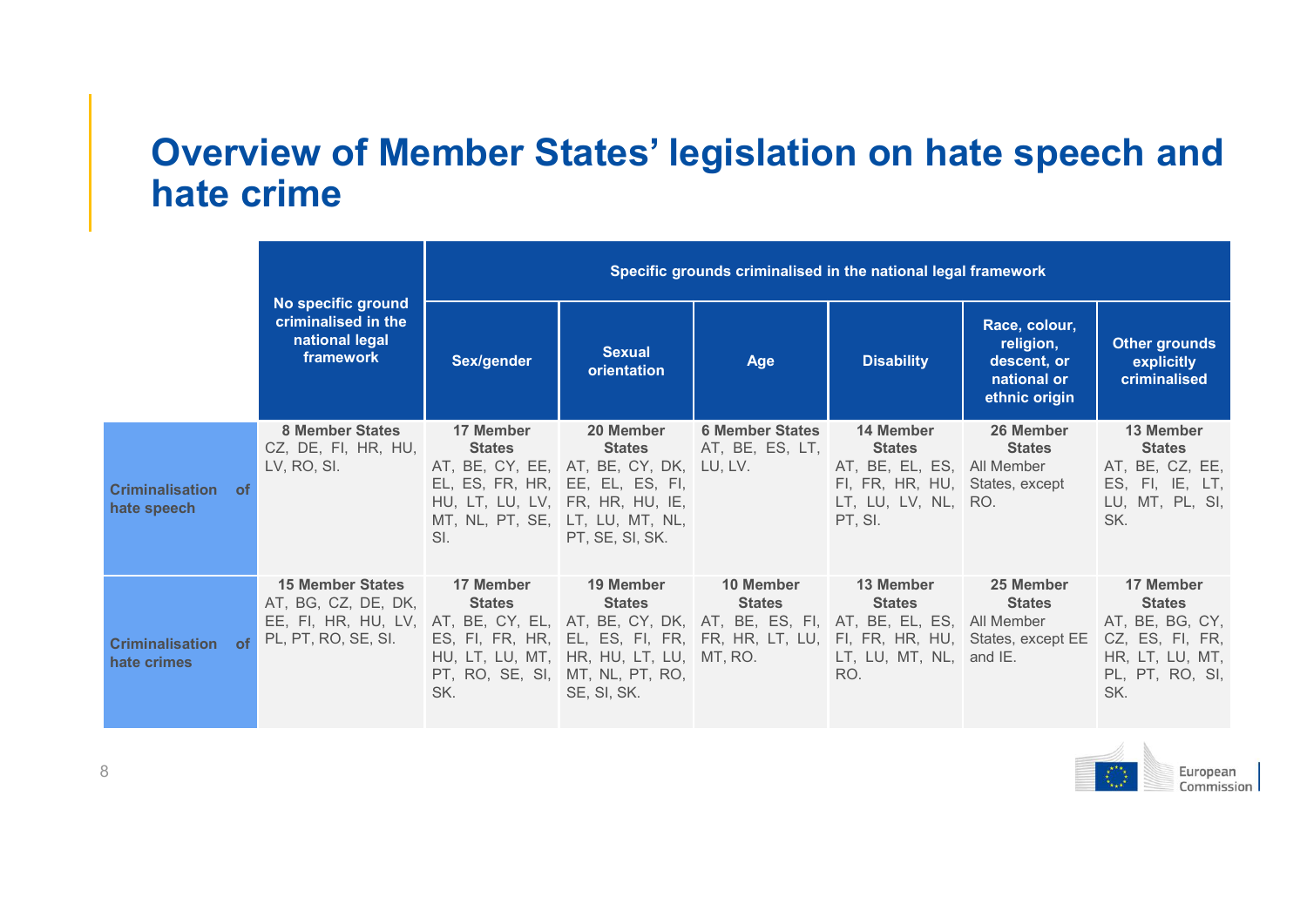#### 4. Available evidence about the scale, nature and impact of hate speech and hate crime

- Increase in the scale of hate speech and hate crime is a concern in many Member States and targets many groups, for example:
	- ▶ LGBTIQ: 1 in 10 of LGBTIQ respondents to a EU survey have been physically or sexually attacked because they were LGBTIQ;
	- ▶ Women and girls: 52% of young women and girls experienced online violence, including threats:
- Ethnic and religious minorities: FRA 2018 survey on antisemitism showed 40% of Jews in the If hate speech and hate crime<br>The speech and hate crime is a concern in many<br>mber States and targets many groups, for example:<br>LGBTIQ: 1 in 10 of LGBTIQ respondents to a EU survey have been physically or sexually attacked<br> hate-motivated harassment;
	- Persons with disabilities are particularly exposed to violent crimes, including hate crimes, and hate speech;
	- Older persons being targeted by hate speech during COVID.

9

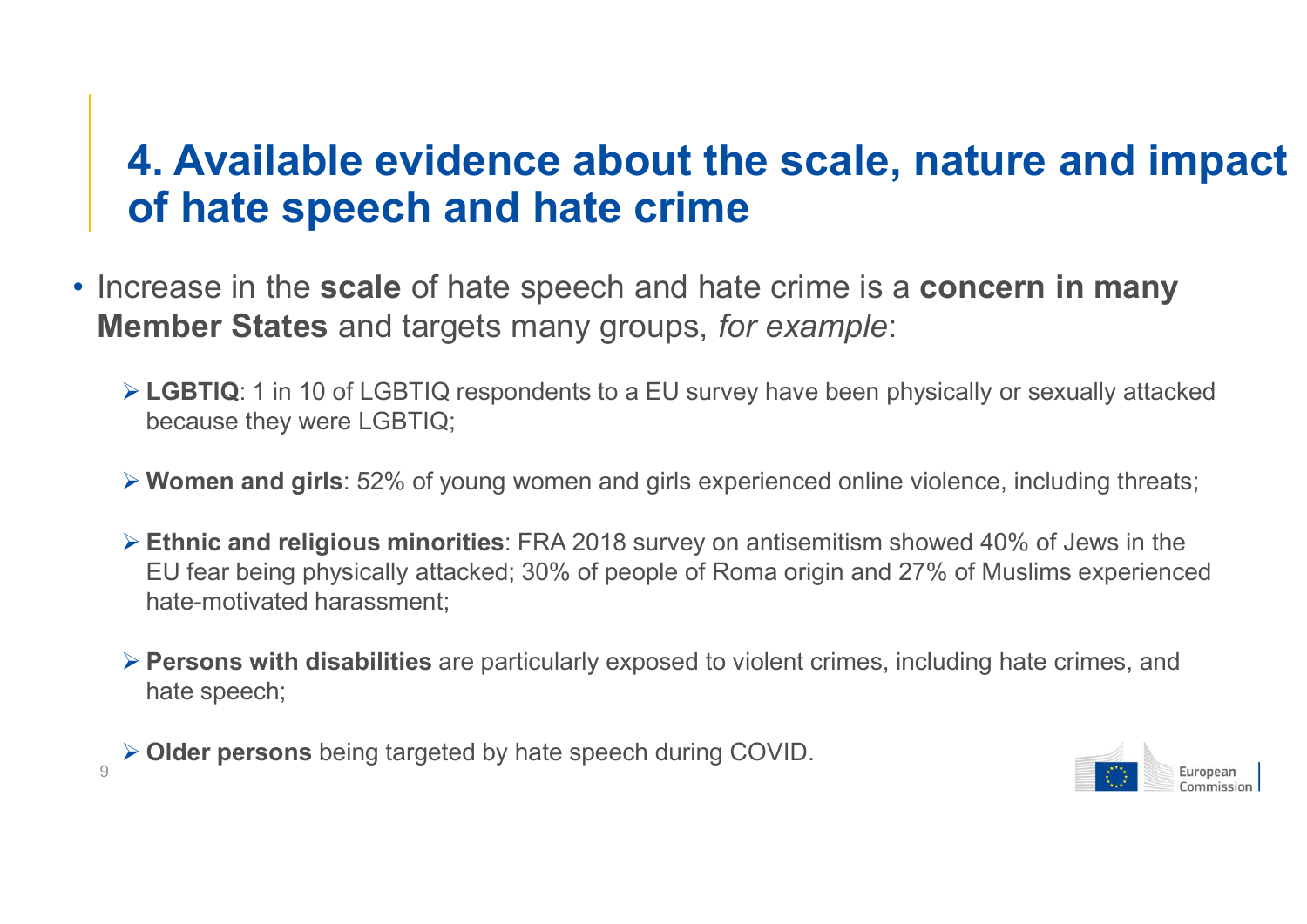#### 4. Available evidence about the scale, nature and impact of hate speech and hate crime

- Developments in the phenomena (migration, economic and social crises, COVID pandemic, increased use of the internet and social media).
- Particularly harmful impact on:
	- $\checkmark$  individual victims (significant psychological distress);
	- $\checkmark$  society at large (threat to democratic values, erosion of social cohesion, exacerbated polarisation);
	- $\checkmark$  fundamental rights (chilling effect on freedom of expression, human dignity, equality).

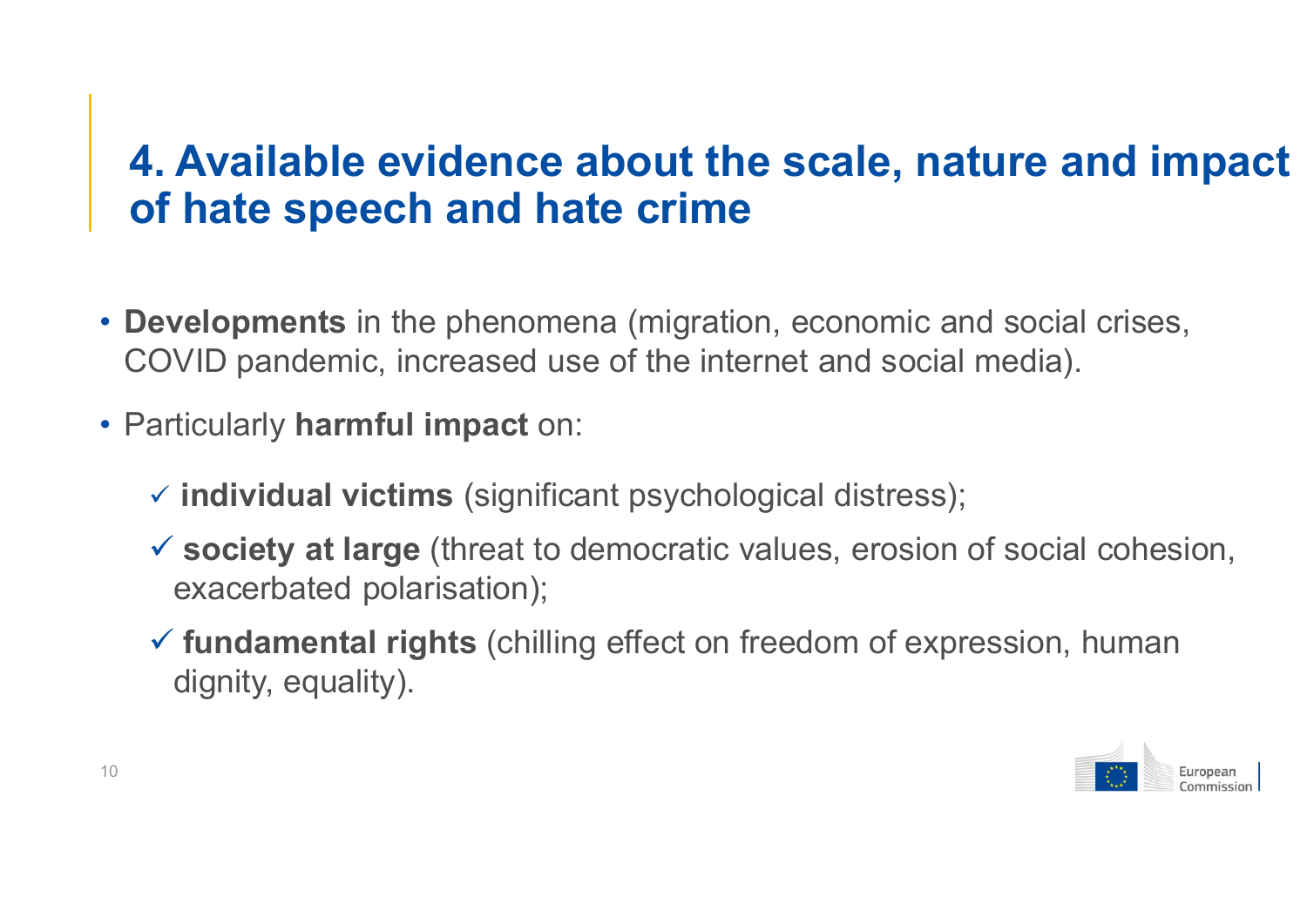# 5. Assessment of the criteria under Article 83(1) TFEU

#### a) Area of crime:

11

Hate speech and hate crime **constitute an area of crime**: they share an intrinsic special feature, i.e. "**hatred**" targeting persons or groups of persons sharing (or perceived as sharing) the same protected characteristics (grounds).

#### b) Particularly serious crimes:

- i. hate speech and hate crime are incompatible with fundamental rights and common EU values under Article 2 TEU;
- ii. harmful impact on individuals and society at large;
- iii. seriousness acknowledged by criminalisation at national level and targeted consultations.

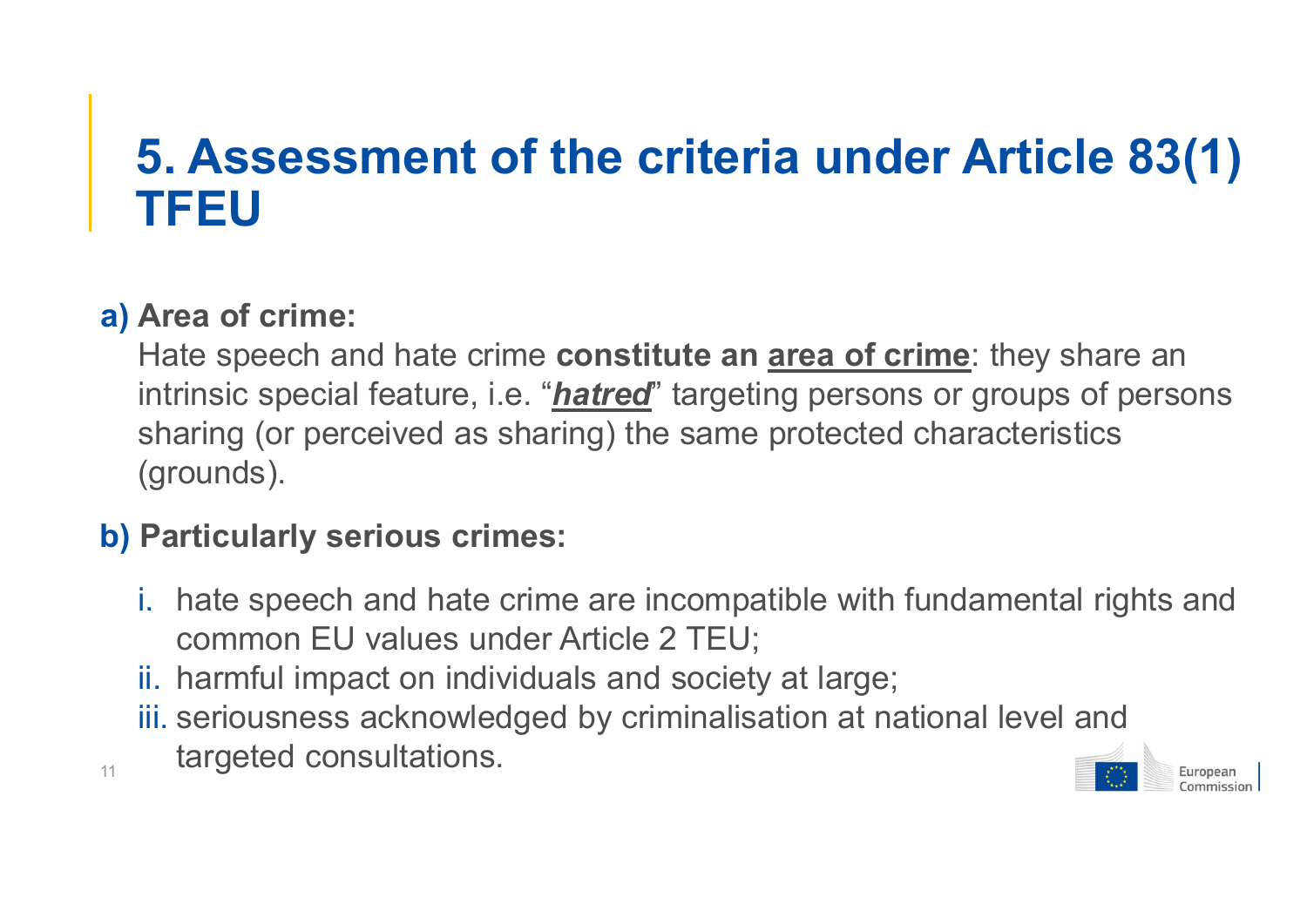# 5. Assessment of the criteria under Article 83(1) TFEU

#### c) Cross-border dimension:

- by their nature (hate speech online by its very nature, and offline via
- different forms of dissemination);<br>- and impact (hate crime ideologies shared internationally and replicated, spill over effects);
- by the special need to address them on a common basis (e.g. hate crimes committed by international networks).

#### d) Developments in crime:

steady rise in hate speech and hate crime, in connection with changes in the social, economic and technological environment.

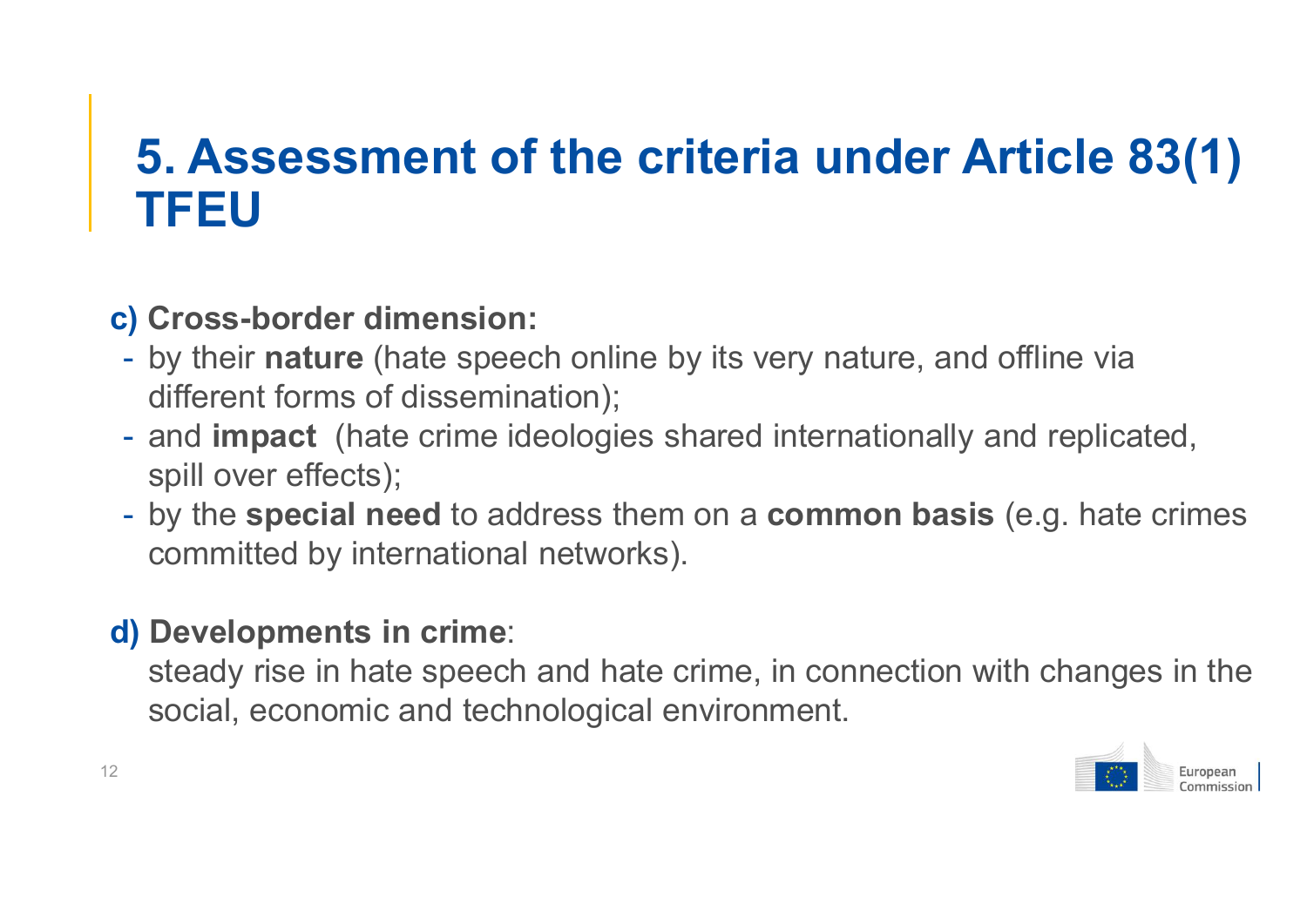# 6. Conclusions

The mapping and analysis carried out in preparation of the 9 December Communication clearly points to the added value of the extension of the list of EU crimes to hate speech and hate crime:

- 1. this initiative is the most effective response at EU level to the identified challenges: only a common initiative at EU level can effectively protect the common values enshrined in Article 2 TEU;
- 2. only a **joint effort** can effectively respond to the challenges raised by the cross-border nature, the scale and the increasing trend of the phenomena;
- 3. only a common approach to criminalisation of hate speech and hate crime at the EU level can ensure a consistent protection of the victims of such acts across the EU.



13